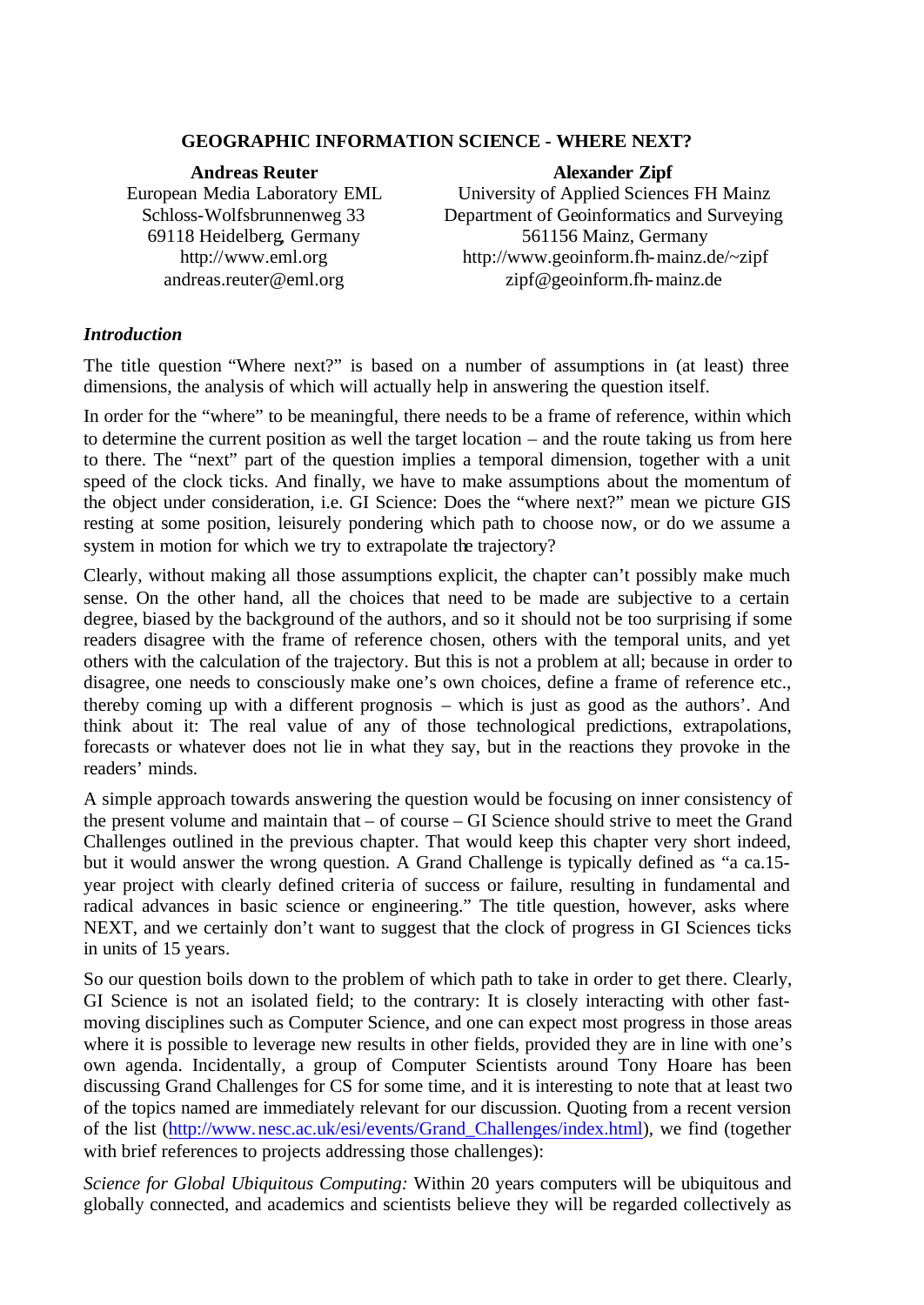a single Global Universal Computer (GUC). Professor Robin Milner of the University of Cambridge says the challenge is to work out who will program the GUC, who will benefit, how will they bene fit, and how do we trust it.

*Memories for Life:* In 10 to 20 years digital data and images that are unique to us will have grown substantially. This data will include digital pictures, emails, phone numbers and audio recordings. The project will seek to establish a way in which all this data can be securely stored and searched. Professor Aaron Sloman of the University of Birmingham says research will attempt to establish how someone can search all records and data stored on their system whatever form that may take - in a secure environment, from wherever is convenient.

The first topic should be immediately obvious: Global ubiquitous computing will require deeply integrated facilities for locating devices, for navigation, and for many other types of spatial referencing.

The second topic might be less obvious, but is potentially even more interesting. Most of the data / information pertaining to a person's life has explicit (and more often implicit) spatial dependencies, which may not be important at the time of recording, but will be relevant for retrieval in various contextual settings.

So let us now define the "here" and "there" in terms of the themes appearing in the list of Grand Challenges, keeping in mind that "next" should refer to a foreseeable future rather than some 15+ years down the road. We are convinced that the "next" important developments in GI Science will happen along the following three dimensions: concepts and methods, applications, and platforms. Of course, one can name additional dimensions, which might be interesting to consider, but for the current purposes, we will flatten them out and just take into account the ones mentioned. The rest of the chapter will illustrate the anticipated developments in some detail, but let us briefly summarize what we are going to discuss:

- ? *Concepts and Methods***:** GI Science will incorporate formal models for describing deep semantics of a large variety of spatial phenomena. This will enable new levels of quality in spatial reasoning, thereby enabling common-sense modelling, which necessarily requires profound understanding of space.
- ? *Applications***:** GI Science will enable and support new applications. As an example consider the Virtual Telescope, which already has proved to be a research vehicle proper (Ref. to CNN report).
- ? *Platforms***:** The results of GI Science will be delivered on and influence the development of new platforms, such as the Grid. The NGG2-report (NGG2) contains a number of scenarios illustrating the need for sophisticated spatial referencing. For instance, the idea of a mobile assistant with a large repertoire of user support functions not only requires locating the device in some coordinate system. Supporting trip planning and scheduling also requires the automatic analysis of the device's (i.e. user's) trajectory – just to mention one example.

In the following discussion, we assume that all the developments under consideration will follow a trend that can be observed in many areas of IT and its supporting disciplines: Integration.

Many of the current efforts are directed at integrating information and services from different domains and contexts, such that they can be used and exploited in a uniform way. The success of XML and all its derivates is due to the strong momentum behind the idea of integration. Web services carry the idea from data to applications, and, again, integration is the name of the game. Semantic modelling in its many different guises aims at integration of information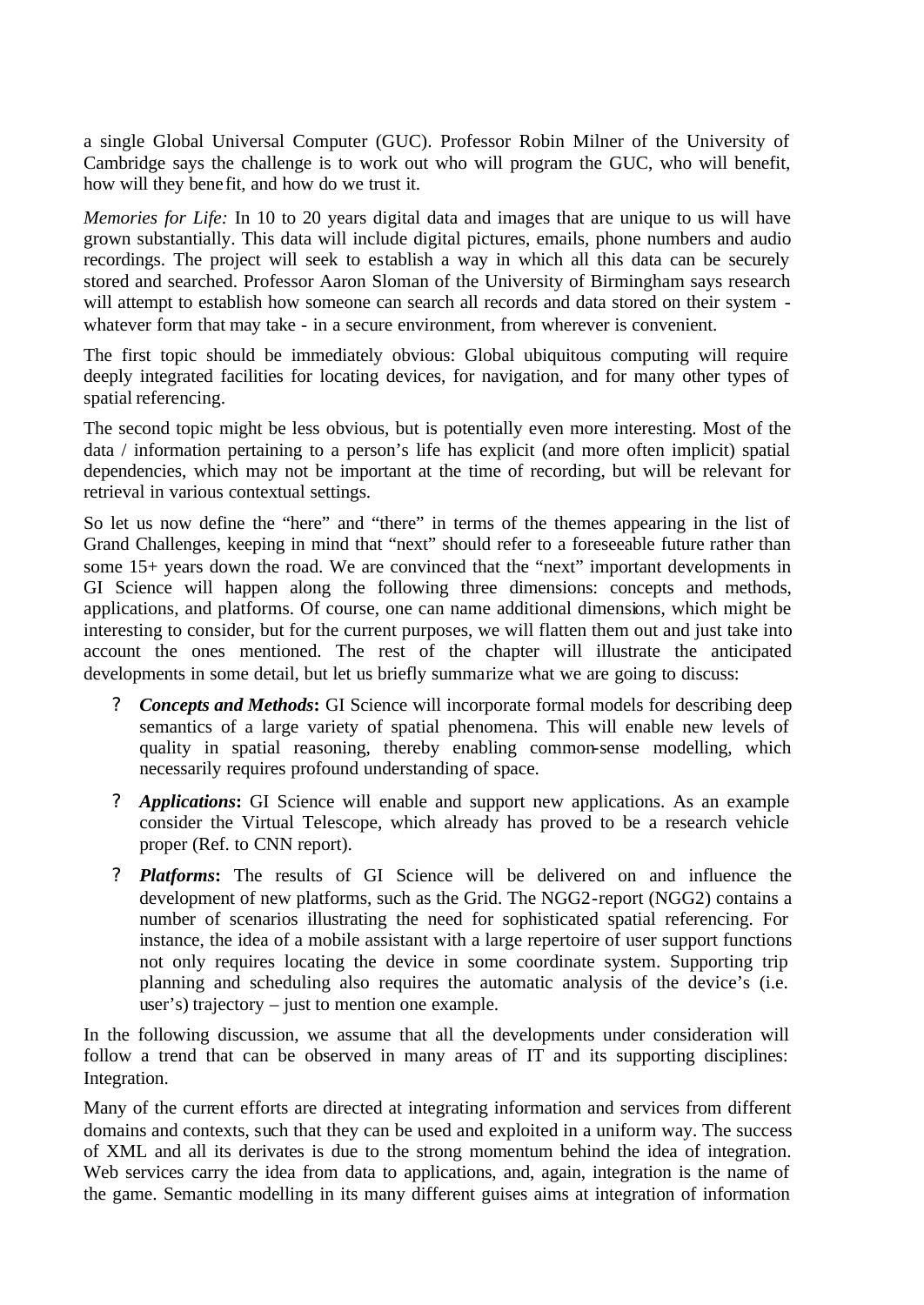from heterogeneous sources – if at anything. And even a well-established field such as databases undergoes a transition, which some observers call a "revolution" (Gray 2004), because of the integration of data of arbitrary types into one consolidated overall architecture.

So our main hypothesis is that GI Science will, in the foreseeable future participate in and contribute to the ongoing effort of large-scale information integration. GIS is well-positioned for that task, because it has a tradition of working towards the integration of heterogeneous data sets like raster and vector data with alphanumeric information.

Wrapping everything together in one sentence, we can say that GIS will be instrumental in integrating data and services from heterogeneous sources into a uniform architecture, using new concepts and methods, delivering these new services via the Grid, thus enabling a whole range of new applications.

Let us now consider the trends in each of the three dimensions in turn.

### *Dimension 1: Concepts and Methods*

#### **Semantic Geoinformation**

In the field of concepts and methods, we expect the most interesting developments in approaches to modelling semantic aspects of space and spatial objects. So far, modelling was largely restricted to mathematical formalisms and  $-$  to a certain degree  $-$  image processing techniques. However, for integrating geo objects with information from other domains and for reasoning about spatial phenomena, a deeper semantic representation of spatial relationships is needed. This is in line with observations from other fields, where the traditional specialized models are also found to be too narrow for integrating data with information from different domains. The most notable expression of this diagnosis is the development of what is summarily called the Semantic Web (Berners-Lee et al. 2001). Whereas in the current WWW one can search for data by specifying reference strings, the goal of the Semantic Web is to provide means for searching at a semantic level, i.e. for concepts rather than words, for relationships between those concepts, be they causal, temporal, or spatial.

Currently, a number of languages suited for that type of semantic modelling and querying are being developed. The latest achievement is the Web Ontology Language OWL which builds on the Resource Description Framework (RDF) (Smith et al 2003). OWL allows to define and instantiate *ontologies*, which are explicit formal descriptions of concepts or classes in a domain of discourse, which express a shared specification of a conceptualization. OWL thus provides the possibility of expressing information associated with people, events, devices, places, time, and space etc. Moreover, it provides means for sharing such context knowledge, thereby minimizing the cost of sensing.

A number of current GIS issues are related to a lack of formal expression of semantics of the domain of discourse. The challenge, therefore, is to define reasonably general ontologies dealing with spatial phenomena expressed in OWL. These then need to be integrated into the current major standardisation effort for GI services and data - the OGC open web services (OWS), as the technical fundaments for Spatial Data Infrastructures (SDI). In particular ontologies seem to be relevant in the area of Global Ubiquitous Computing (see the Applications section). This is because they are needed to model the diverse aspects of the context of a situation. Apart from that they are of course relevant for semantic interoperability due to the semantic heterogeneity of geographic information. This has already triggered intense research efforts (e.g. Frank 1994, Winter 2000, Fonseca et al. 2002). A spatial ontology primarily deals with physical space and spatial relations, but also with abstract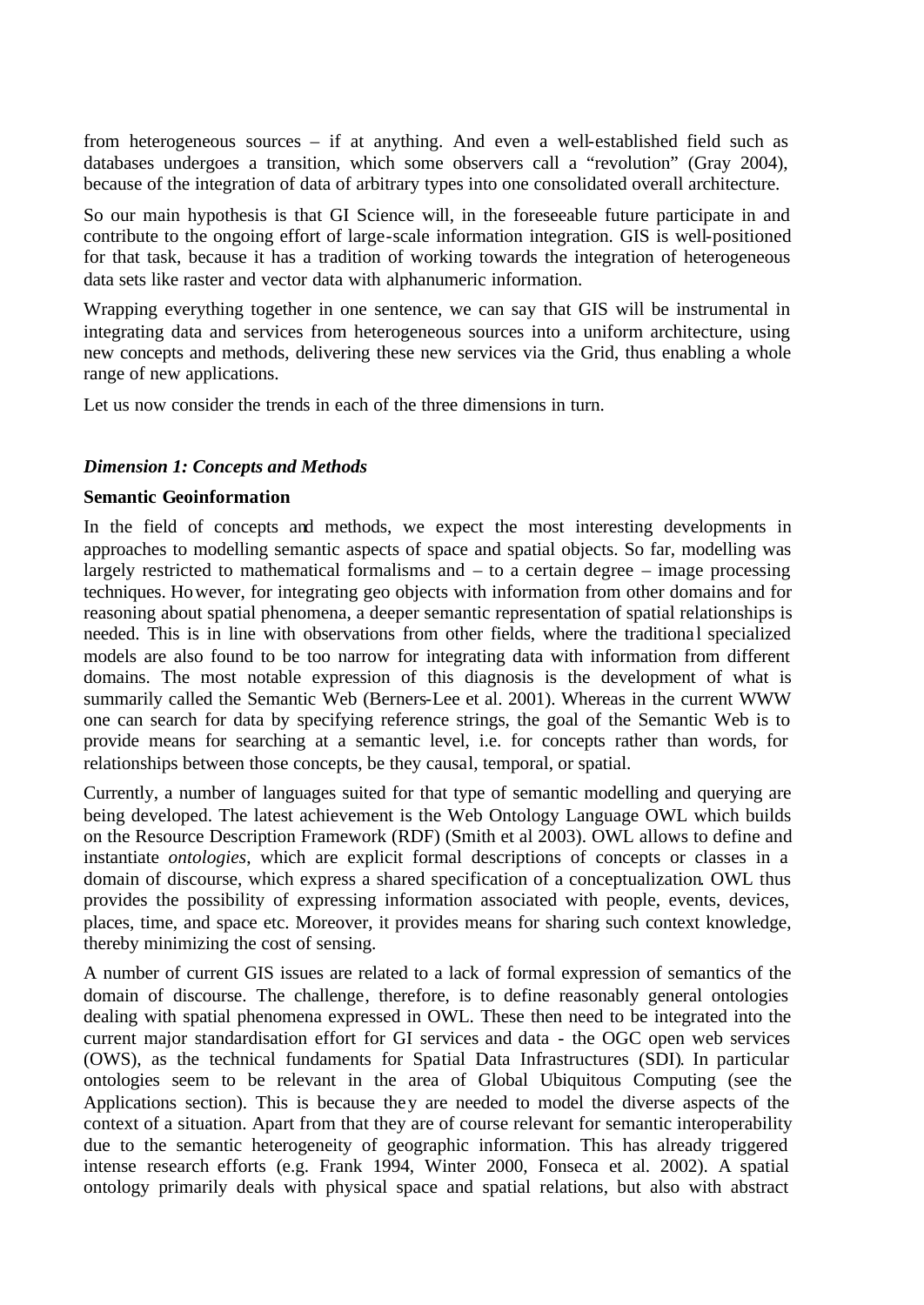spaces that can be mapped onto the physical primitives. Next to the work within GIScience related proposals for ontologies were developed, like DAML-Space, OpenCyc, SUMO or the Region Connection Calculus (RCC). Right now, one can also find examples of draft ontologies identifying relevant domains for integrated ubiquitous applications (e.g. Chen 2004). These usually include the following domains (among others):

- Spatial objects and their relationships
- Temporal relations
- Person profiles/user models
- **Events**
- Device profiles
- Digital document models
- Security and privacy policies

The spatial and temporal domains have been the primary focus of GIScience. A temporal ontology generally describes time and temporal relations using "time instants" and "time intervals". Similarily Zipf and Krüger (2002) presented a conceptual model and its application to GML.

But, of course, semantic modelling might not be the miracle cure solving all the open problems in integrating data from heterogeneous sources. Ontologies are necessary to model and represent semantic knowledge. But the question of which are the stable basic concepts from which to build the whole domain such that reasoning about those concepts will be powerful enough to support future applications is still under debate. The early attempts made some 15 – 20 years ago under names like "expert systems" were only moderately successful and typically limited to a very narrow domain. This time, the real challenge is to model spatial semantics (and all the others) such that their integration will yield a useful formal model of what is sometimes referred to as "common knowledge", something projects like Cyc strive for already for years (Lenat et al. 1990).

## *Dimension 2: Applications*

## **UbiGIS - Ubiquitous GI Services**

*Ubiquitous Computing* (UbiComp, UC) is regarded as one of the coming long-term trends in information technology. The term designates the pervasive use of compute services. - the possibility of the use of computer-aided services as a ubiquity. The underlying system will contain billions of tiny, wireless, connected computing devices (mostly not computers as we know them), which are integrated into a multitude of objects of everyday life (Weiser 1991). Among others, the following items characterize Ubiquitous Computing:

- spontaneous networks, service description, service discovery
- wireless and mobile communication
- new man-machine interfaces and interaction paradigms
- adaptation to context and situation , in particular localization

We want to focus on the last item in the list, which has a more fundamental relationship to GIScience. In the light of UbiComp, the relationship between spatial data infrastructures (SDI) and LBS becomes obvious: Both concepts support the access to GI services at any time at any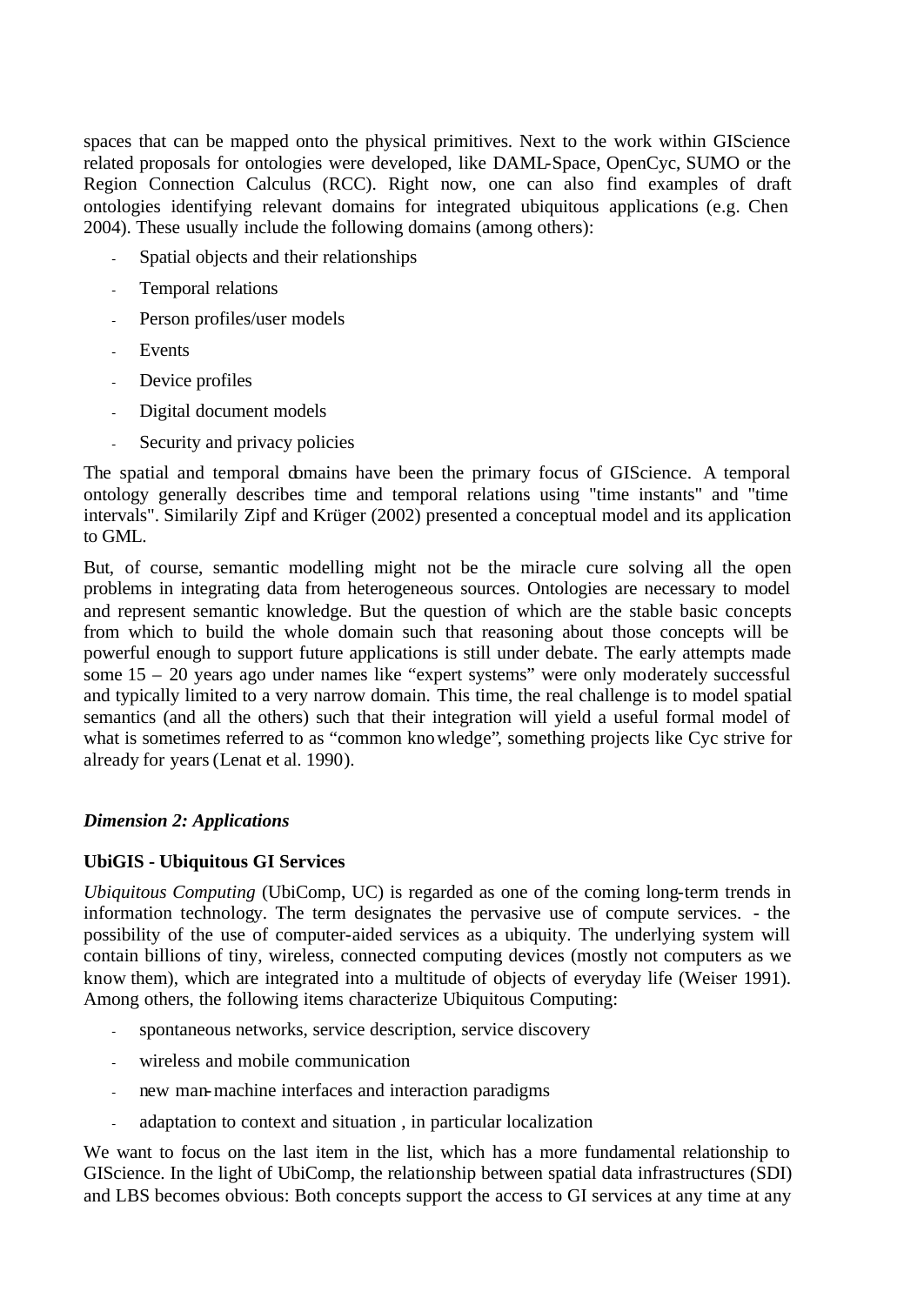place using different clients based on an infrastructure providing open interfaces. The need for transparent access to computerized services independently of further restrictions is also one of the main objectives of UbiComp. As a broader topic behind all of this we suppose the following question: "How can GIScience support the ubiquitous access to and use of the wide variety of geographic information and applications in an optimal way?" So the term "ubiquitous" extends the anywhere, anytime, to anyone approach of Location Based Services (LBS) to the paradigm: the right thing at the right time the right way to the right person(s).

Implied by the idea of an interoperable spatial data infrastructure (SDI) as well as a consequence of new developments in mobile computing and Human Computer Interaction (HCI), one can expect GI services to be available ubiquitously to all users. For this the term Ubiquitous Geographic Information Services  $=$  Ubiquitous GIS  $=$  UbiGIS has been suggested (Zipf 2004). This term can be defined as: *Pervasive services based on UbiComp technology and devices, supporting context-dependent (i.e. adaptive) interaction, realized by information and functions of geographic information services based on interoperable SDI.* 

Often LBS are parameterized by coordinates in some spatial frame of reference. In the UbiComp-approach, however, a more general approach is needed, taking the *contex*t of the overall situation into account. Dey and Abowd (2000) characterize context as "any information that can be used to characterize the situation of an entity. An entity is a person, place, or object that is considered relevant for the interaction between a user and an application, including the user and the application themselves." Therefore any information that is available at the time of an interaction can be considered as context information.

As a simple example, consider a system that allows a user to ask questions such as: "What are the interesting objects in my vicinity?" Depending on where the user is, what he wants to achieve and what the general current situation (which might be modelled through a variety of application specific parameters) is, his definitions of both "vicinity" and "interesting object" may vary considerably from fashion shops in driving distance to pre-historic artefacts in a museum. The information about the situation and environment (the context) can be (and has been) categorized in many ways, but an agreed on formalization is still missing. While first context-aware systems have presented progress, there are still improvements necessary for supporting knowledge sharing and context reasoning.

The adaptivity of GI services to context can be seen as one of the next steps for GIScience research in order to achieve more intuitively usable GI systems. In this overview we only can present hints as to which adaptive services might be suitable within the context of GI services. This is derived from first results regarding adaptive mobile GI services in our projects. The following categories of adaptation have been identified:

- adaptation of the visual presentation of the contents offered both of the text and the graphic information (pictures, maps, video, VR models);
- adaptation of route planning (by individual weighting and restrictions);
- adaptation of queries (combined location- and interest-based tips;
- adaptation of the offered contents (e.g. concerning detailedness, topic).

In GIScience first work on context-awareness has been started recently (Zipf 1998). Focus has been on the area of mobile maps (Meng et al. 2004, Zipf 2002), navigation support (Kray 2002) or wayfinding with landmarks (Winter et al. 2004), as well as space-time accessibility (e.g. Raubal et al. 2004). Further examples for adaptive GI applications include e.g. the computation of routes based on context-related criteria (Jöst & Stille 2003) or user-aware spatial push of information (Zipf and Aras 2002).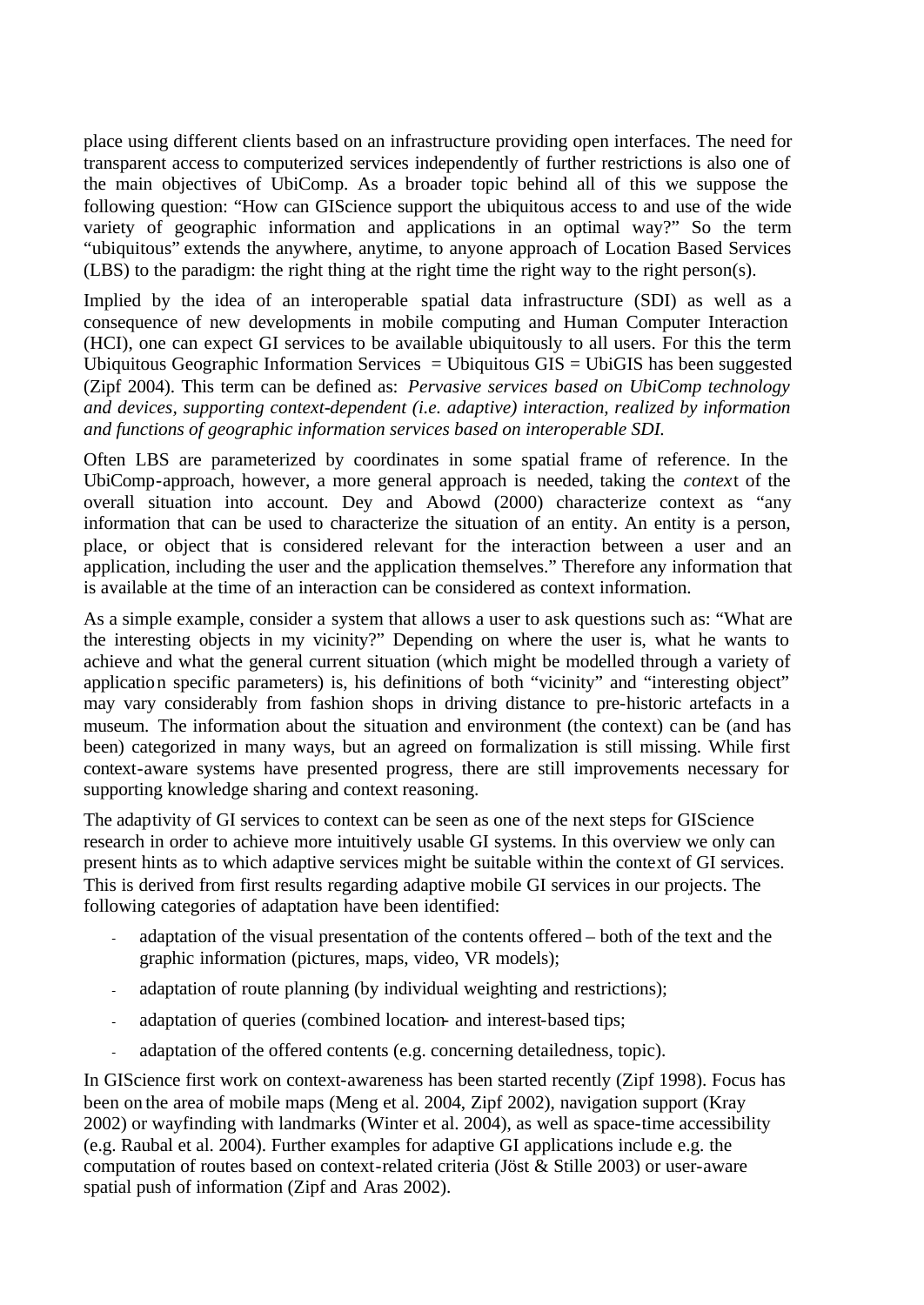But apart from the possibility of using context as parameter for adapting GI services, there is one even more important aspect to context that makes it important for the GIScience community to work on this issue in more detail: Context parameters are related to space. This is in fact sort of a corollary to Toblers First Law of Geography (Tobler 1970). In more detail the following principles apply to context (Schmidt 2002):

- Context has an origin location.
- The relevance of the context reaches its maximum at this origin.
- The relevance of the context decreases with distance from that origin.
- Exceeding a certain distance the context is no longer relevant.
- If there are multiple identical sensors (for sensing context information) available, the one which is spatially most close has the highest relevance.

This relationship can for example be modelled by fuzzy functions. Generally this is not stationary, but can move (e.g. with the user) and may be distorted in a direction, e.g. where the user walks to. Furthermore there are usually a large range of context factors present which overlap in space. All of these principles apply not only to space, but also to time, resulting in an interesting spatio-temporal modelling task.

# *Dimension 3: Platforms – From Spatial Data Infrastructures (SDI) to Geospatial GRID Computing (GeoGRID)*

## **Spatial Data Infrastructures (SDI)**

The current main effort regarding the integration of GI services and data is the development of spatial data infrastructures (SDI). From a simplified technical point of view, SDI can be regarded as the provision of distributed GI services and geodata by means of web services using open standards. On the other hand mobile GIS offer GI functionality on handheld computers (e.g. for mapping, data acquisition or infrastructure maintenance etc.) dependent from their location. This requires an infrastructure of GI services and wireless access to geodata, which is based on open interfaces – in other words a wireless SDI. We cannot dig deeper into those technical issues, but one can see that National Spatial Data Infrastructures (NSDI) are currently evolving in all parts of the world. This should lead to a new quality of improved access to spatial data in the mid range future.

### **Integrating ubiquitous Positioning Facilities and Location Models**

Positioning is a basic functionality for LBS and ubiquitous services, with in-door positioning being as important as global positioning. Considerable work has been done in mobile computing, leading to location models that are not based on earth-bound coordinate systems we are accustomed to in GIS. So GIScience needs to provide mappings between emerging ego-centric or object-centric location models or such based for example on network topology (e.g. Beigl et al. 2001) as depicted in fig 1 and conventional geographic or geodetic spatial reference systems. Applying these for example to intelligent positioning and navigation support include the combination of several approaches, which mutually improve or replace themselves in case of partial failure (Kray 2002).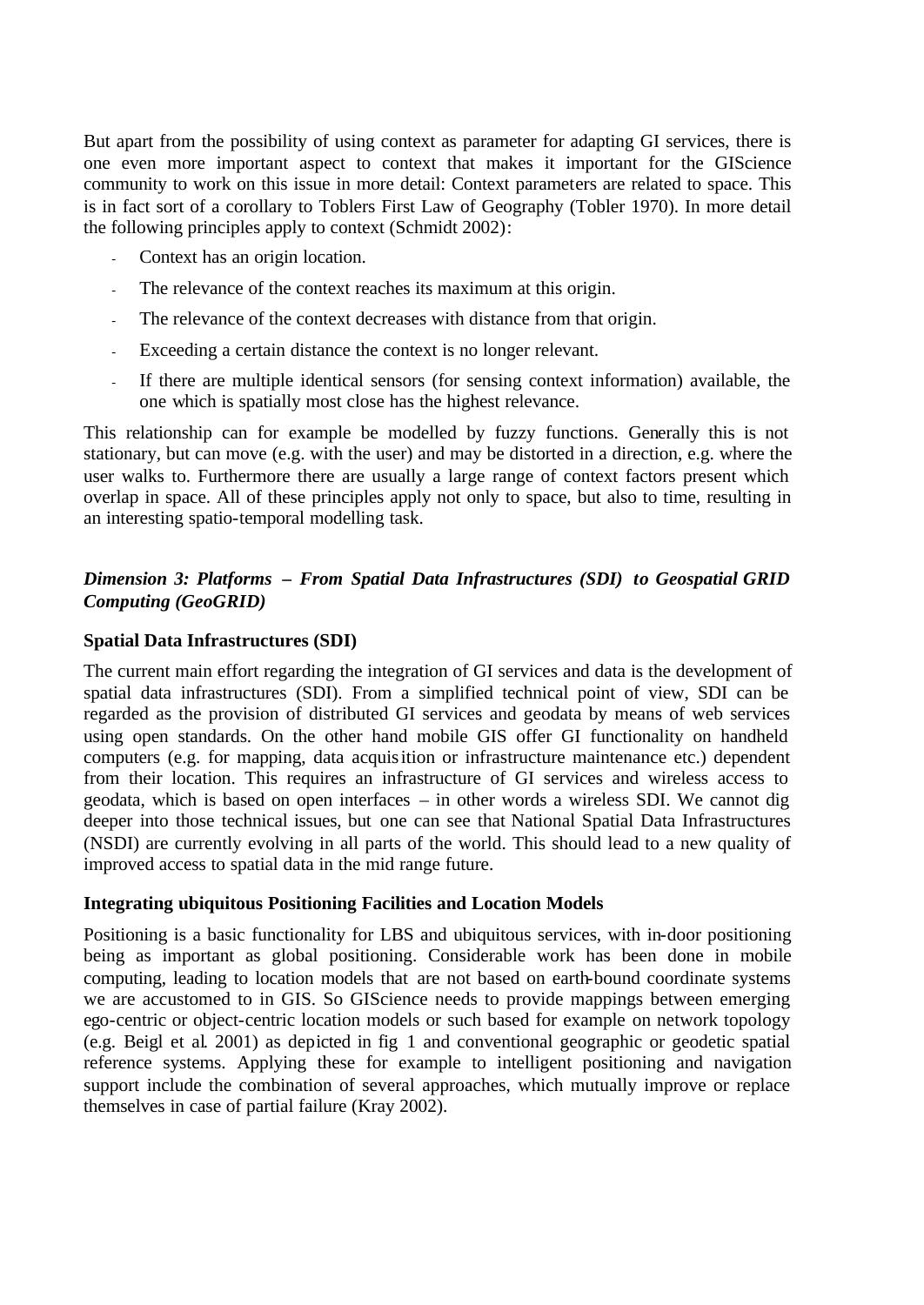

Fig 1: Object-centric location models (Goßmann & Specht 2002)

### **Networks of Location Aware Sensors**

Classically sensors in the context of GI comprise those built for measuring environmental data (remote sensing being the most prominent example), but recently networks of stationary or mobile sensors for heterogeneous parameters are coming into focus. Therefore researchers and are investigating the interoperable integration of sensors through the OGC Sensor Web Enablement initiative. Apart from this classical view, location-aware sensors for whatever parameters constitute important elements for both context awareness and personalization within UbiComp. Through the availability of such new sensors the development of adaptive applications becomes possible. Such a location-aware interoperable sensor infrastructure even is important for non-GI applications, because of the relation between space and context as outlined above. Such sensors are being equipped with basic processing and communication capabilities, e.g. in projects like "Smart Dust" (Kahn et al. 1999) or "smart-its" (http://www.smart-its.org), leading to a georeferenced distributed global computing platform. When we envisage such large future networks of sensors delivering masses of data all the time (again remote sensing as a primary example) we are faced with the problem of mining these huge amounts of distributed data sources for interesting patterns. This requires for new middleware concepts, which leads us to that the idea of Grid computing.

## **The GeoGRID - towards Geospatial GRID Computing**

GRID Computing (GC) is a new concept for distributed high-performance computing through a coordinated use of geographically distributed large virtual collections computation resources realized through use of computer clusters, but which should no be confused with the term "Grid" in the sense of data structure for raster data, as used in GIScience so far. GC applications utilize high-speed networks and a new generation of middleware linking network, computing resources and traditional geospatial applications. Tasks of this middleware include for example security and resource management. As the concept of CG also supports the aim to make high-performance computer-processing power available ubiquitously, just as other infrastructure, there is a clear relationship to Ubiquitous Computing, which is also highlighted in the NGG2–report (NGG2 2004). Through the distribution of data, software and computing resources we find three aspects of GC related to space. In order to realize a Grid the use of standards and open protocols and interfaces is necessary which builds a bridge to the already mentioned activities of both the OGC and the development of SDI. Again we find our topic of integration, as these worlds need to come together to realize the vision of the Global Ubiquitous Computer that could be used in a range of tasks. A scenario where all of this can easily be integrated would be the case of support for disaster management, that really brings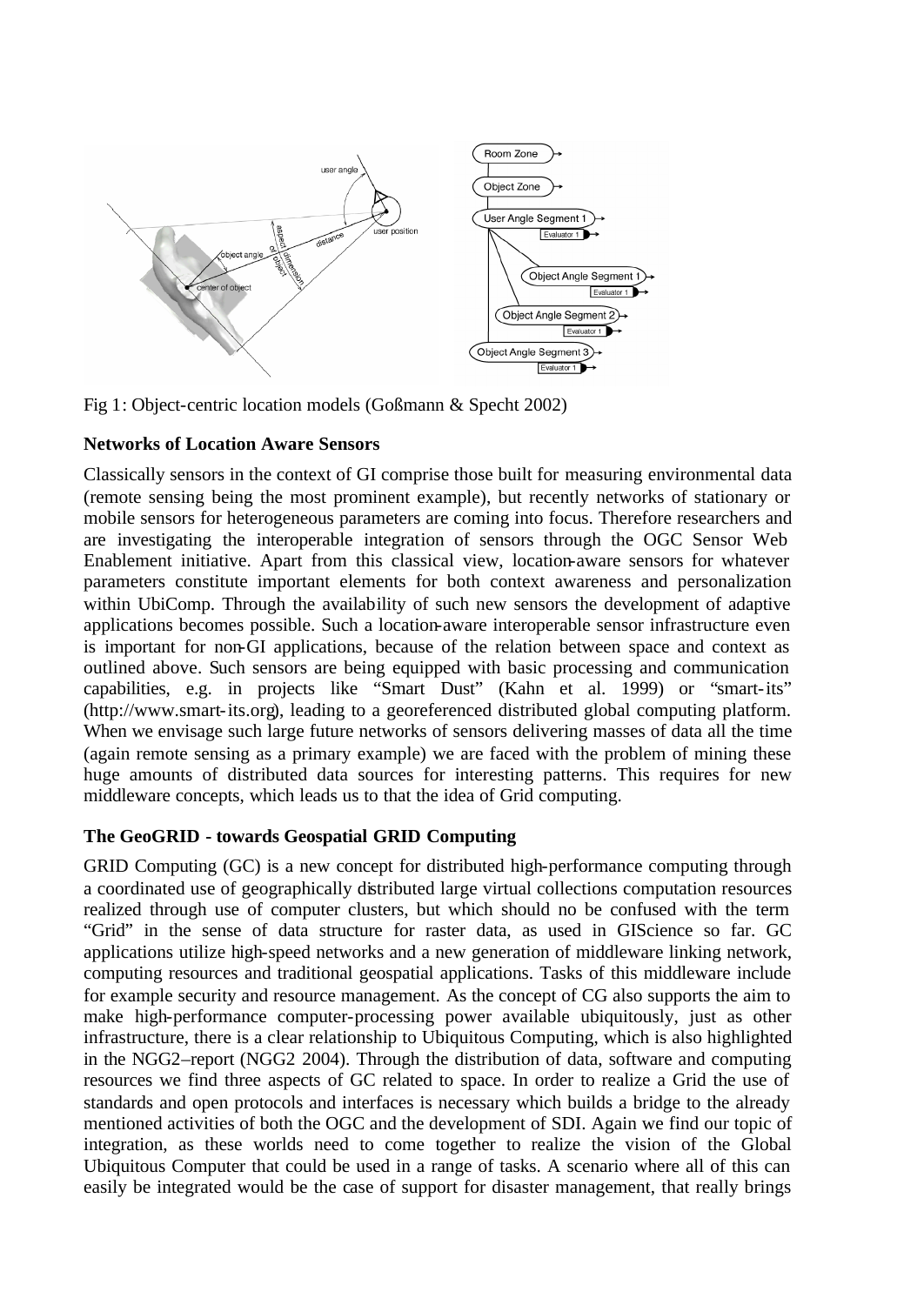together the vision of Ubiquitous Computing and Grid computing (NGG2 2004, Zipf 2004) with several clear relationships to GIScience and therefore realizes an ideal scenario for UbiGIS. First actual examples of GI application using GC technology as the Globus Toolkit middleware for spatial interpolation or wathershed modeling on raster data have already being presented (Wang et al. 2002).

In order for the Grid to achieve its integrative goal, more is needed than just a set of middleware standards. As is pointed out in (Gray 2003), seamless integration will also require the nucleus of a "global information schema", which is to unify the following categories: units, accuracy, precision, definition of quantities, representation, semantics. Those unifying means have to be cross-domain, and they have to support automatic schema generation and translation. And again, since many data have a spatial connotation, GIS will have to contribute to building this global information schema.

### *Summary*

The above discussion has focused on various projects and ideas related to the three dimensions of progress we had identified in the beginning. But one could ask: "Assuming that integration is indeed the prevailing direction of innovation, what could be the result of integrating GI services into other platforms?"

That's a hard question; but let us try to come up with an answer anyway. Consider today's mobile phones. They provide you with an infrastructure for communicating from (almost) any location; the contents can be voice, images, and data. It would be extremely useful to augment this technology with location and navigation services in all conceivable contexts and frames of reference. Of course, each of those contexts refers to a different type of application, but there needs to be an enabling platform that supports them all and allows for seamlessly switching from one to next. Providing the principles and specifications for such a platform and integrating it into the existing framework of mobile computing is definitely an attractive and attainable goal.

Besides technical questions a range of social issues need to be examined in which we could not dig into, e.g. concerning acceptance, social consequences, data security and privacy (see e.g. Dobson and Fisher 2003). For example it is often claimed, that the acquisition of personal and context information needs to be open to the end user, which is in fact seldom realized. This means that the user always should have full knowledge and control over the data that is being collected and that only authorised persons and systems can access these.

### **Acknowledgements**

We like to thank all colleagues at EML for the fruitful discussions that helped to shape the ideas expressed.

### *Literature*

- Berners-Lee T, J Hendler, and O. Lassila. (2001): The semantic web. Scientific American, may 2001.
- Beigl, M., Zimmer T., C. Decker (2002): A Location Model for Communicating and Processing of Context. Personal and Ubiquitous Computing Vol. 6 Issue 5-6, pp. 341- 357, ISSN 1617-4909, 2002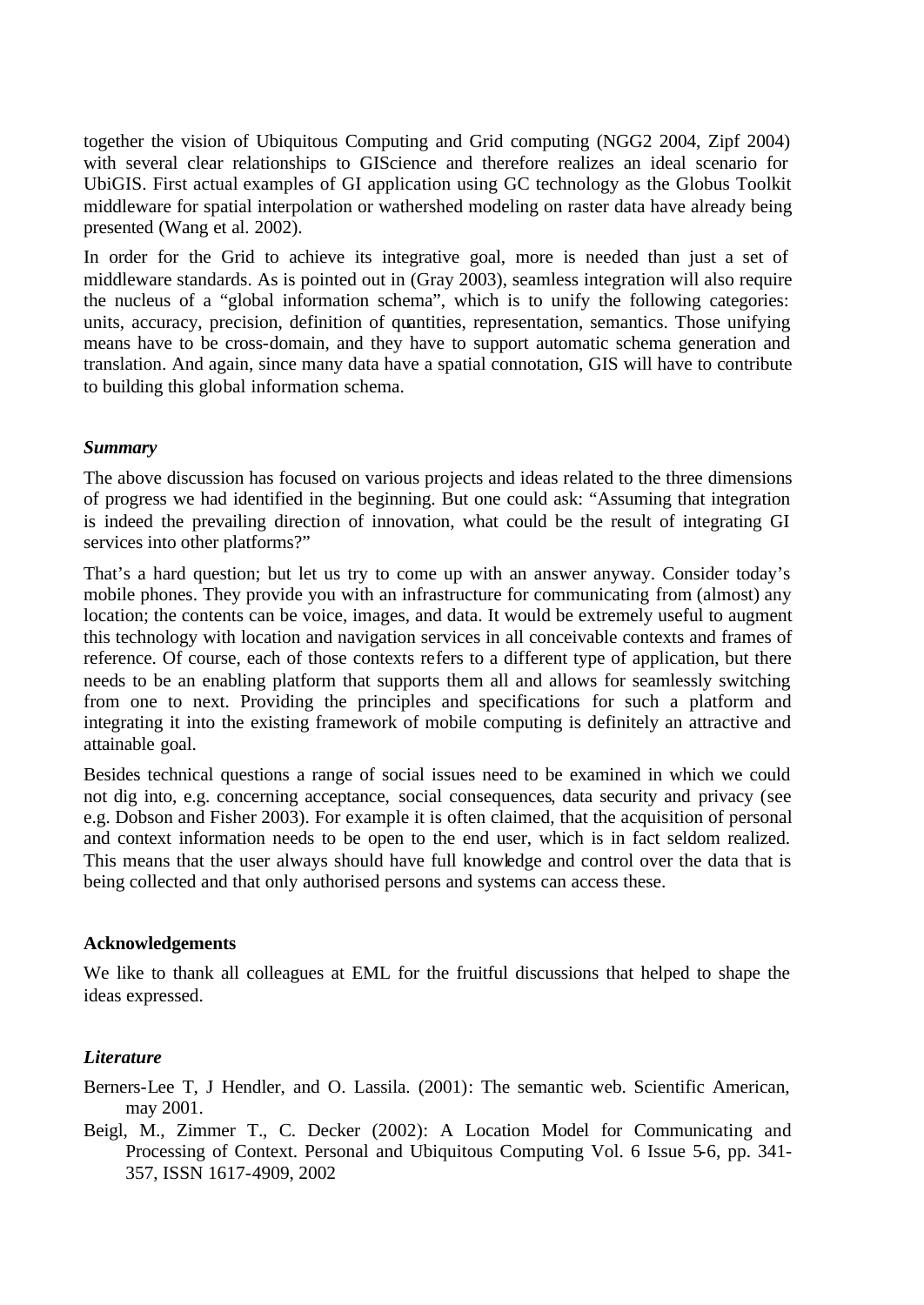Britt, R. R (2004): Black holes multiply in new observations. CNN May 31, 2004. (To appear in: Astronomy & Astrophysics)

http://www.cnn.com/2004/TECH/space/05/31/black.holes/index.html

- Chen, H. (2004): SOUPA Standard Ontology for Ubiquitous and Pervasive Applications. http://pervasive.semanticweb.org/
- Dey, A.K., Abowd, G.D.(2002): Towards a Better Understanding of Context and ContextAwareness. In CHI 2000 Workshop on the What, Who, Where, When, and How of ContextAwareness.
- Dobson, J. E., and P. F. Fisher (2003): Geoslavery, IEEE Technology and Society Magazine 22(1): 47-52.
- Egenhofer, M. (2002): Toward the Semantic Geospatial Web. Agnès Voisard, Shu-Ching Chen (Eds.): ACM-GIS 2002, Proceedings of the Tenth ACM International Symposium on Advances in Geographic Information Systems, McLean, VA , USA.
- Frank, A.U. (1997): Spatial Ontology: a Geographical Information Point of View. In: Stock, O. (Ed.), Spatial and Temporal Reasoning, Kluwer Academic Publishers, pp. 135-153.
- Fonseca, F., Egenhofer, M., Agouris, P. and Câmara, G. (2002): Using Ontologies for Integrated Geographic Information Systems. Transactions in GIS, 6(3): 231-257.
- Gossmann J. and Specht, M. (2001): Location Models for Augmented Environments. In: Beigl et al. (eds): Proceedings of the Workshop on Location Modeling for Ubiquitous Computing, September 30, Atlanta, Georgia, 2001.
- Gray, J. (2003): Making Grid Computing Ubiqutious. Panel at Globus World, 2003, San Diego, CA.
- Gray, J. (2004): The Revolution in Database Architecture, Keynote at the SIGMOD 2004 Conference, June 13-18, Paris.
- Guarino, N. (1998): Formal Ontology and Information Systems. In: Guarino, N. (Ed.), 1st International Conference on Formal Ontology in Information Systems. IOS Press, Trento, Italy, pp. 3-15.
- Jiang, B. and Zipf, A. (guest eds.) (2005): Special issue on "LBS and ubiquitous GIS". The Journal of Geographic Information Sciences. CPGIS. Berkeley. California.
- Joest, M. and Stille, W. (2002): A User-Aware Tour Proposal Framework using a Hybrid Optimization Approach. Agnès Voisard, Shu-Ching Chen (Eds.): ACM-GIS 2002, Proceedings of the Tenth ACM International Symposium on Advances in Geographic Information Systems, McLean, VA , USA.
- Kray C. (2003): Situated Interaction on Spatial Topics*.* PhD. thesis, DISKI series vol. 274, AKA Verlag, Berlin, 2003.
- Kahn, J.M.; R.H. Katz and K.S.J. Pister (1999): Next century challenges: Mobile networking for 'smart dust', Proc. MOBICOM, 1999, Seattle, 271-278.
- Lenat, D. B., R. V. Guha, K. Pittman, D. Pratt and M. Shepherd (1990): Cyc: toward programs with common sense, Comm. ACM, vol. 33(8), 1990.
- Meng, L., Zipf, A., and Reichenbacher, T. (eds.) (2004 in prep): Map-based mobile services Theories, Methods and Implementations. Springer Geosciences. Springer Verlag. Heidelberg.
- NGG2 (2004): Next Generation Grids Report, final report by EU expert group on next generation grids, June 2004, available via www.cordis.lu/
- Raubal, M., Miller, H. and Bridwell, S. (2004): User Centered Time Geography For Location-Based Services. Geografiska Annaler B.
- Schmidt, A. 2002: Ubiquitous Computing Computing in Context. PhD Thesis, Computing Department, Lancaster University, U.K.
- Smith M. K, C. Welty, and D. McGuinness (2003): Owl web ontology language guide. http://www.w3.org/TR/owl-guide/